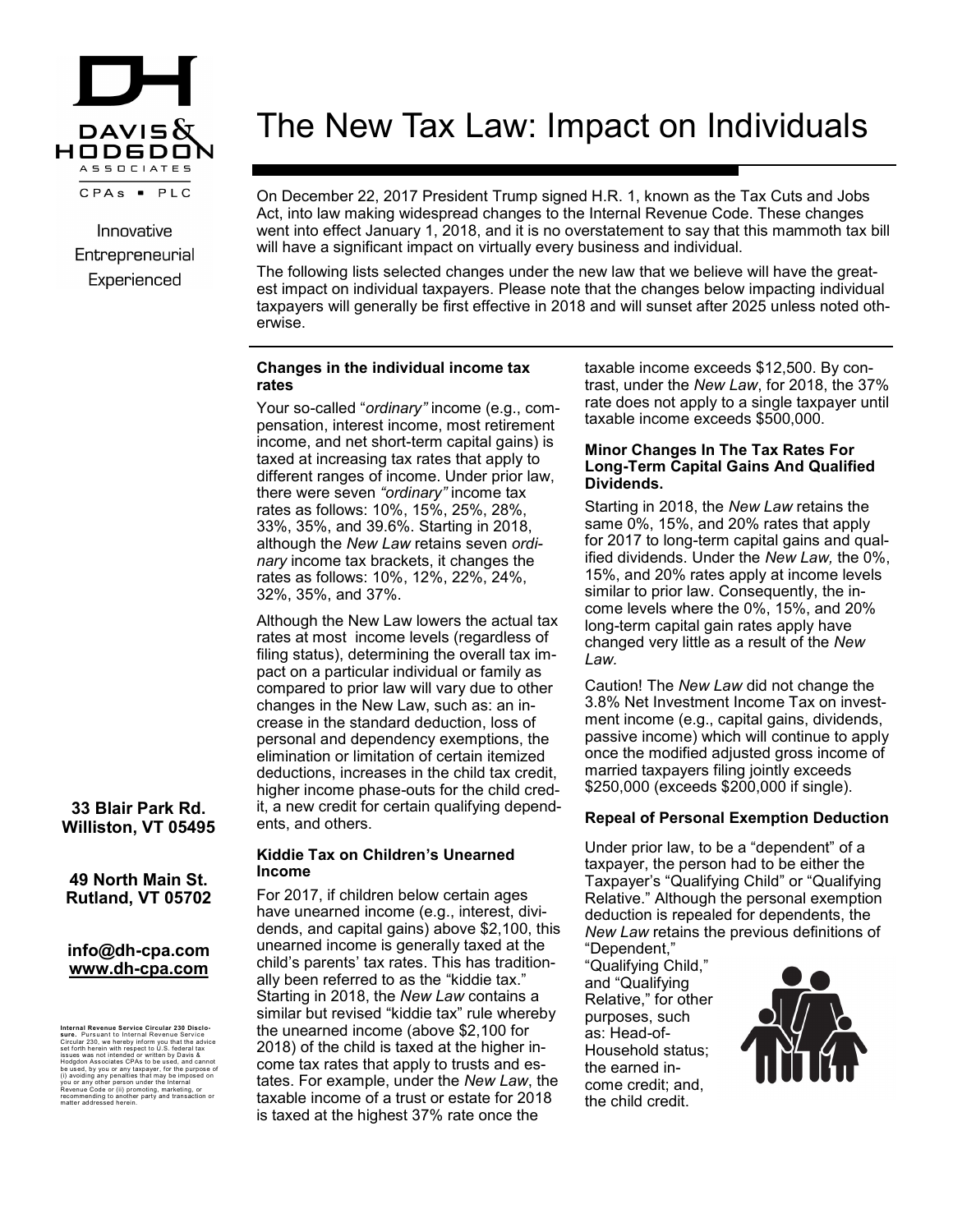## **Increased Standard Deduction**

The *New Law* increases the Standard Deduction to the following levels for 2018: Joint Return - \$24,000 (up from \$13,000); Single - \$12,000 (up from \$6,500); and Head-of-Household - \$18,000 (up from \$9,550).

# **Enhanced Child Credit**

For 2017, subject to certain income phase-out thresholds, individuals were allowed a child credit of \$1,000 for each "Qualifying Child" who had not reached age 17 by the end of the tax year. Starting in 2018, the *New Law* increases the child credit for each *"*Qualifying Child" (as defined under prior law) to \$2,000*.* Under the *New Law*, this child credit begins phasing out as the individual's modified adjusted gross income (MAGI) exceeds the following amounts: Joint Return - \$400,000 (up from \$110,000); Others - \$200,000 (up from \$75,000).

Also, the *New Law* allows up to \$1,400 (up from \$1,000) of the child credit to be *"refundable"* to the extent of 15% of the taxpayer's earned income in excess of \$2,500 (down from \$3,000). A "refundable" credit generally means to the extent the credit exceeds the taxes you would otherwise owe with your individual income tax return without the credit, the IRS will send you a check for the excess.

Also, for purposes of the New Law's enhanced child credit, the term "Qualifying Child" has the same definition as under prior law (i.e., a child who meets certain residency, age, relationship, and support tests).

# **New \$500 Credit**

The *New Law* creates a new non-refundable credit of \$500 for each person the taxpayer could have claimed as a dependent under prior law but who is not a Qualifying Child (e.g., a *"*Qualifying Relative" as defined under prior law). This \$500 credit is added to any other child tax credits and the total credits begin phasing out once a taxpayer's MAGI exceeds \$400,000 on a joint return or \$200,000 for singles.

#### **Changes to the Alternative Minimum Tax for Individuals**

Although the *New Law* retains the "Alternative Minimum Tax" (AMT) for individual taxpayers, it offers new relief from the AMT by increasing the AMT Exemption amounts and repealing or limiting certain deductions that could have triggered the AMT under prior law. With these changes, it is expected that fewer individuals will be subject to the AMT after 2017.

Since the New Law repeals the deduction for personal exemptions, un-reimbursed employee business expenses, and most miscellaneous itemized deductions altogether, and also caps the deduction for state and local taxes at

\$10,000 (as discussed in more detail below), it is expected that fewer individuals will be subject to the AMT after 2017.

# **Repeal of Certain "Above the Line" Deductions**

Under both prior law and the *New Law*, so-called "abovethe-line" deductions reduce both your "adjusted gross income" (AGI) and your "modified adjusted gross income" (MAGI), while "itemized" deductions (i.e., below-theline deductions) do not reduce either AGI or MAGI. Deductions that reduce your AGI (or MAGI) can potentially generate multiple tax benefits, for example by:

- 1) Reducing your taxable income and allowing you to be taxed in a lower tax bracket;
- 2) Freeing up deductions (and tax credits) that phase out as your AGI (or MAGI) increases (e.g., child credit; certain IRA contributions; certain education credits; adoption credit, etc.); and
- 3) Reducing your MAGI below the income thresholds for the 3.8% Net Investment Income Tax (i.e., 3.8 % NIIT only applies if MAGI exceeds \$250,000 if married filing jointly; \$200,000 if single). Although many of the popular *"*above-the-line" deductions were retained under the *New Law* (e.g., deductions for IRA and Health Savings Account (HSA) contributions, health insur-

ance premiums for selfemployed individuals, qualified student loan interest, and business expenses for a selfemployed individual), as discussed immediately below, several notable above-the-line deductions were repealed:



## **Repeal of the Deduction for Qualified "Moving Expenses"**

Under prior law, the deduction for qualified "Moving Expenses" was an above-the-line deduction. Starting in 2018, the *New Law* repeals the deduction for "Moving Expenses" except for members of the Armed Forces who move pursuant to military orders. Likewise, an employer is no longer allowed to reimburse an employee's moving expenses on a tax-free basis except for these qualifying members of the Armed Forces.

# **Repeal of Deduction for Qualified "Alimony Payments"**

Currently, an individual making qualified alimony payments is allowed an "above-the-line" deduction for the payments and the recipient of the payments must include the payments in income. Effective for "Divorce or Separation Instruments" executed after 2018, the *New Law* repeals altogether the deduction for alimony payments, and the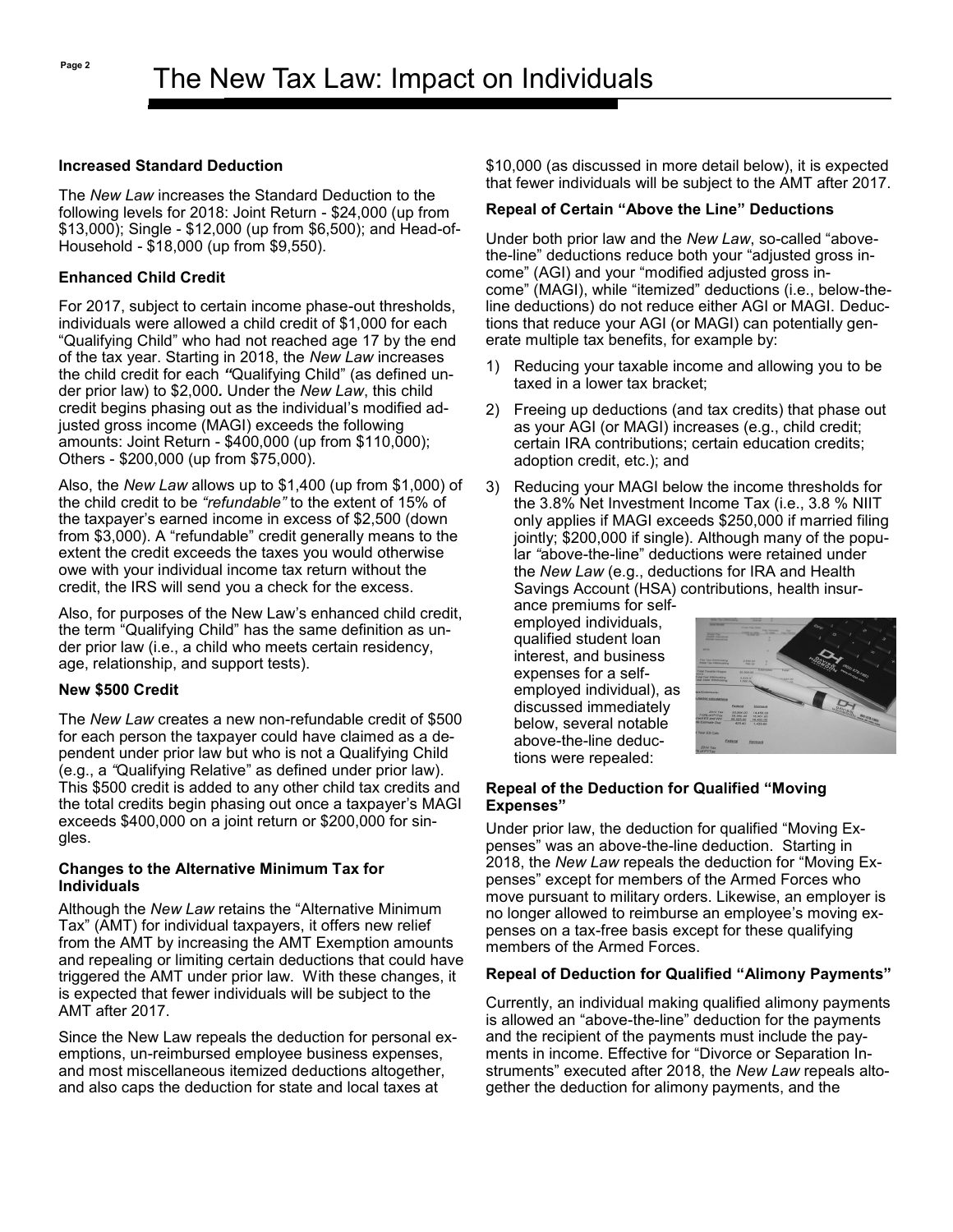alimony payments will no longer be taxable to the payee. If the divorce instrument is executed before 2019, but modified after 2018, the alimony payments made after the modification will continue to be deductible by the individual making the payments (and taxable to the recipient) unless the modification expressly provides that the alimony payments are to be nondeductible to the payer and nontaxable to the recipient.

## **New Limitations for and Repeal of Certain "Itemized Deductions"**

"Itemized Deductions" (i.e., below-the-line deductions) do not reduce your AGI or MAGI, but may still provide tax savings if they exceed in the aggregate your Standard Deduction. Since the *New Law* substantially increases the Standard Deduction, it will take a larger amount of itemized deductions to generate a tax benefit after 2017. However, the *New Law* not only increases the amount of the Standard Deduction, it also repeals or places new limits on several popular itemized deductions. Consequently, it is anticipated that fewer individuals will "itemize" deductions under the *New Law*. As under prior law, the *New Law* provides for an "additional" standard deduction for taxpayers who are disabled or blind of \$1,300 for joint filers (\$1,600 if single).

## **New Limits on the Home Mortgage Interest Deduction**

For 2017, individuals are generally allowed an itemized deduction for home mortgage interest paid on up to \$1,000,000 (\$500,000 for married individuals filing separately) of "Acquisition Indebtedness" (i.e., Funds borrowed to purchase, construct, or substantially improve your principal or second residence and secured by that residence). For tax years beginning after 2017, the *New Law* reduces the dollar cap from \$1,000,000 to \$750,000 (\$375,000 for married filing separately) for "Acquisition Indebtedness" incurred after December 15, 2017. The \$1,000,000 cap remains for "Acquisition Indebtedness" incurred on or before December 15, 2017.

#### **Special Rule When Refinancing Acquisition Indebtedness**

news are become the start will call be entitled to the \$1,000,000 cap (to the extent of the outstanding balance of the original Acquisition Indebtedness on the date of the  $\epsilon$  refinancing). Recipients show act on the information pre-Subject to limited exceptions, the refinancing of Acquisition Indebtedness is generally deemed to have been incurred on the date of the original indebtedness. So, for example, if a taxpayer incurred Acquisition Indebtedness on or before December 15, 2017, the refinancing of that indebtedness after December 15, 2017 will still be entitled to the

#### **Repeal Of Interest Deduction For "Home Equity Indebtedness"**

For tax years beginning after 2017, taxpayers may not deduct interest with respect to "Home Equity Indebtedness" (i.e., Up to \$100,000 of funds borrowed that do not qualify for "Acquisition Indebtedness" but are secured by your principal or second residence). Unlike the interest deduction for "Acquisition Indebtedness," the *New Law*  does not grandfather an interest deduction for "Home Equity Indebtedness" that was outstanding before 2018.

# **Qualified Second Residence Still Allowed**

The *New Law* did not change the rule that Acquisition Indebtedness can be incurred with respect to your qualified "Second Residence" (as well as your "principal residence").

## **New Limitation On The "State And Local" Tax Deduction**

Starting in 2018, the aggregate itemized deduction for state and local real property taxes, state and local personal property taxes, and state and local income taxes (or sales taxes if elected) is limited to \$10,000 (\$5,000 for married filing separately). However, deductions continue to be allowed for state, local, and foreign "property" taxes, and "sales" taxes paid or incurred in carrying on the taxpayer's trade or business (e.g., taxpayer's Schedule C, Schedule E, or Schedule F operations) or in connection with the taxpayer's production of income.

# **Changes To The Charitable Contribution Deduction**

The *New Law* retains the charitable contribution deduction with the following changes starting in 2018: 1) The 50% AGI limitation under prior law for cash contributions to public charities and certain other organizations is increased to 60%, and 2) A charitable contribution deduction is no longer allowed for contributions made to colleges and universities in exchange for the contributor's right to purchase tickets or seating at an athletic event (prior law allowed the taxpayer to deduct 80% as a charitable contribution).

#### **Tax-Free Qualifying Transfers From IRAs To Charities Retained.**

The popular rule allowing taxpayers who have reached age 70½ to make a tax-free transfer of up to \$100,000 from their IRAs directly to a qualified charity has been retained. The IRA transfer to the charity also counts toward the IRA owner's "Required Minimum Distributions" (RMDs) for the year. Planning Alert! Since this tax break effectively allows a qualifying taxpayer to exclude all or a portion of their otherwise taxable RMDs from taxable income, it has the same effect as allowing an "above-the-line" deduction for the charitable contribution.